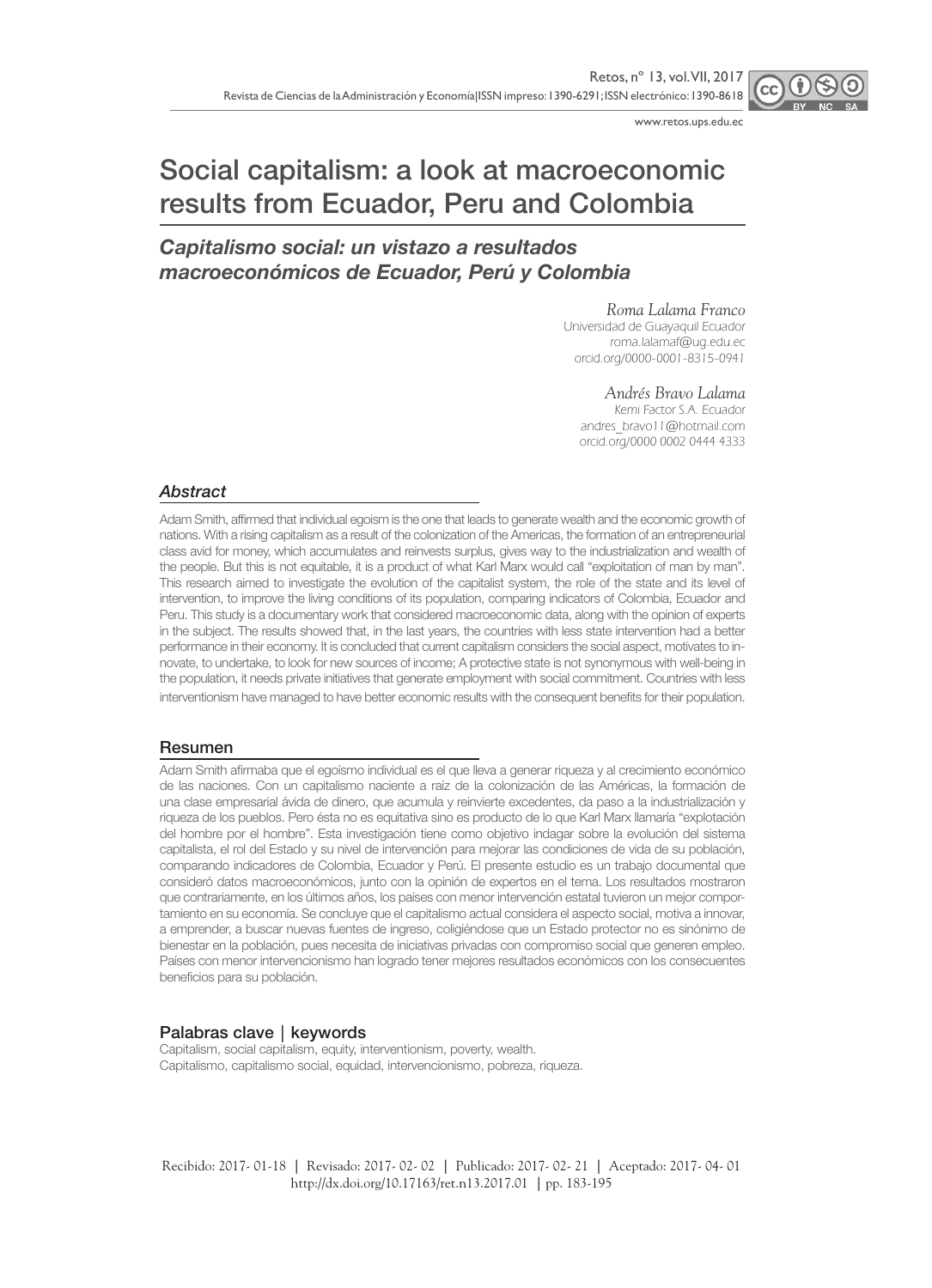## Introduction

The great economic problem is translated into deciding what to produce, how to produce and for whom to produce. For this there are two basic actors: the State and the economic agents, that is, the people or companies. These maintain a close relationship, of dependence, because the growth of the one (agents) allows the growth of the State, both being generators of wealth through entrepreneurship, the company and thus of employment.

The State is a political entity with autonomy, founded permanently in its own territory, legally organized, with a government that ultimately decides, and that pursues the full realization of the good of individuals, social groups and entities in general that are immersed In it (Benalcázar, 2011). Thus, the State has the obligation to meet the needs of the population and for this purpose it has resources that must be allocated in a correct way, using, for example, the Public Administration, which is identified with the executive power, within the constitutional framework of the principle of division of powers (García de Entrerría & Fernández, 2008).

It is up to the State to implement the means to achieve this goal, through an efficient public administration, that allocates scarce resources to meet the institutional and population requirements that achieve sustainability. The lack of action of the Public Administration is not limited to the delivery of resources or budgetary issues only, because "one could think that there are problems of location and efficiency to allocate social services to the marginalized and vulnerable groups of the country and the city" (ECLAC, 2010, p.11). On the opposite side is the private initiative, whose main engine is to offer a good or service in exchange for utilities that guarantee profitability, sustainability, and reinvestment.

Throughout history, the way in which the human being has met their needs has gone through various forms of production, what is known as "Production Modes" Thus, after its beginnings in primitivism, slavery, feudalism; we arrive at two ways that still remain: capitalism and socialism. The basic difference is ownership over the means of production; that is, who owns it.

With the technification comes manufacturing and with it the production in greater scale that marks the beginning of capitalism. Then there is the hiring of workers who perform work with instruments similar to their own in exchange for a salary. The productive process is in charge of a worker, which years later would be analyzed by Adam Smith, who sees

184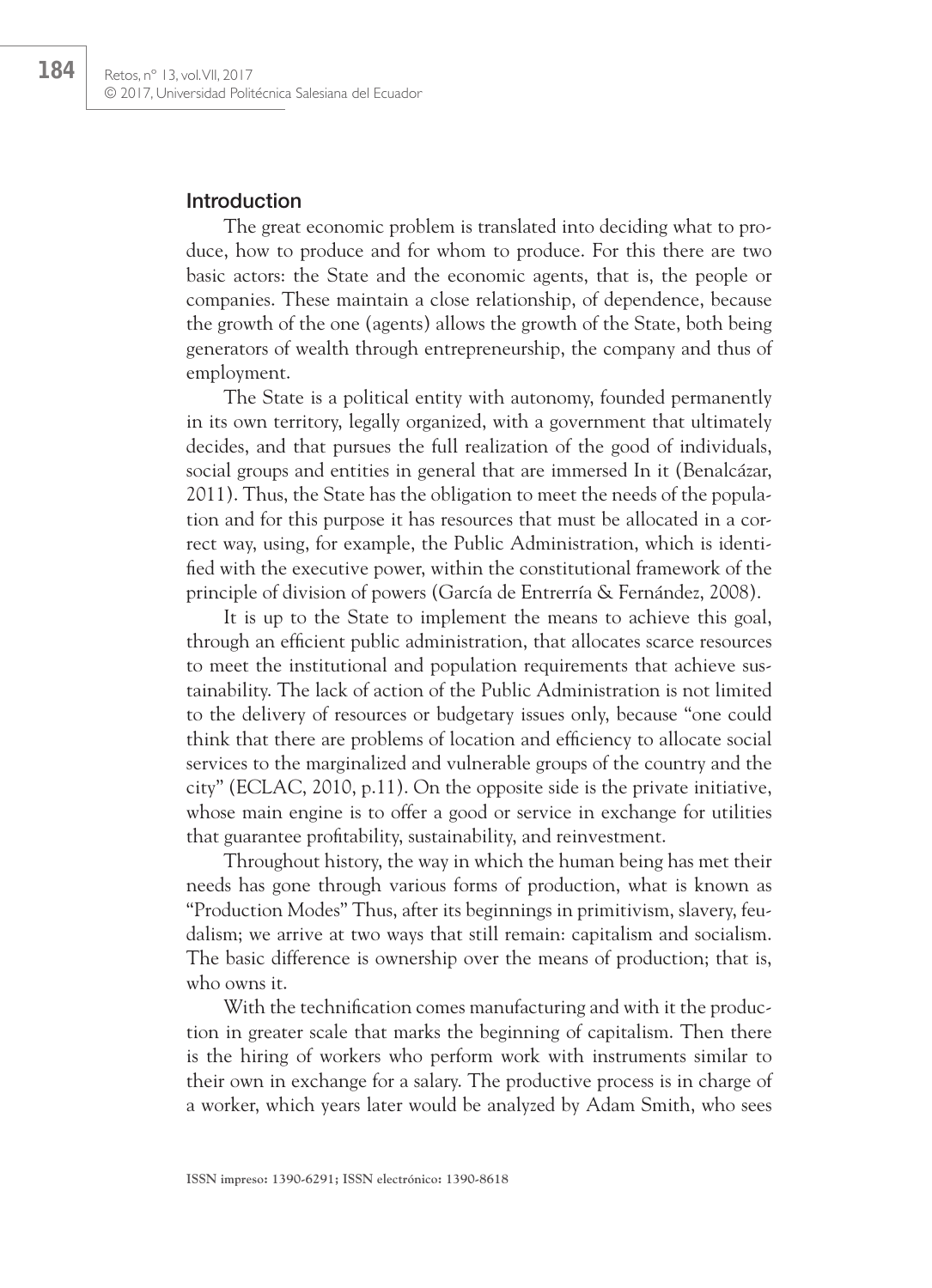in the specialization the means to increase productivity. In this way the functions are divided and each worker has a specific task in the productive process, this came to be known as a technical division of labor. Production depends on the performance of workers and to some extent the capitalist depends on them. . In the desire to obtain greater profits, industrialization grows and in this way production significantly increases. The worker is replaced by machines, owned by the capitalist, who has total control of the productive process where the worker participates only in a part of it, the capitalist investor receiving the total product with a high surplus value.

Marx analyzed surplus value as a result of the "exploitation of man by man", a product of the small pay that the worker receives, enough to be able to survive. While Adam Smith in the eighteenth century proclaimed free market and state non-intervention, Karl Marx argued that the state should have control, promoting the class struggle, where workers would ultimately be imposed; who would take over their leadership and thus, capitalism would cease to exist.

A high stage of socialism leads to communism, but it is known that socialism and communism were adopted by few countries and have had an ephemeral duration. Therefore, the prediction of Karl Marx did not occur, since the system that lasts in most of the world is capitalist. Nowadays a free market system is imposed, as a generator of wealth and well-being of the people.

This research sees as its concern that the different economic systems have not succeeded in eradicating poverty, which is the ideal of governments so that the population lives a dignified life. In both capitalism and socialism there is dissatisfaction with the needs of the population.

These two fundamentally different ways of organizing an economy have on the one hand as an actor the State, with a government that takes most of the economic decisions. At the other extreme, decisions are made in markets, where individuals or companies voluntarily agree to exchange goods and services, almost always by paying money (Samuelson & Nordhaus, 2010). At one pole, there are countries that defend the free market and neoliberalism for the wellbeing it entails, turning its economic policy around it. . On the other hand there are countries that apply principles of socialist models where centralism and statism is growing. Given this, De la Torre (2013) indicated:

Its democratic credentials are based on its commitment to social justice and on economic and social policies that put an end to neoliberalism.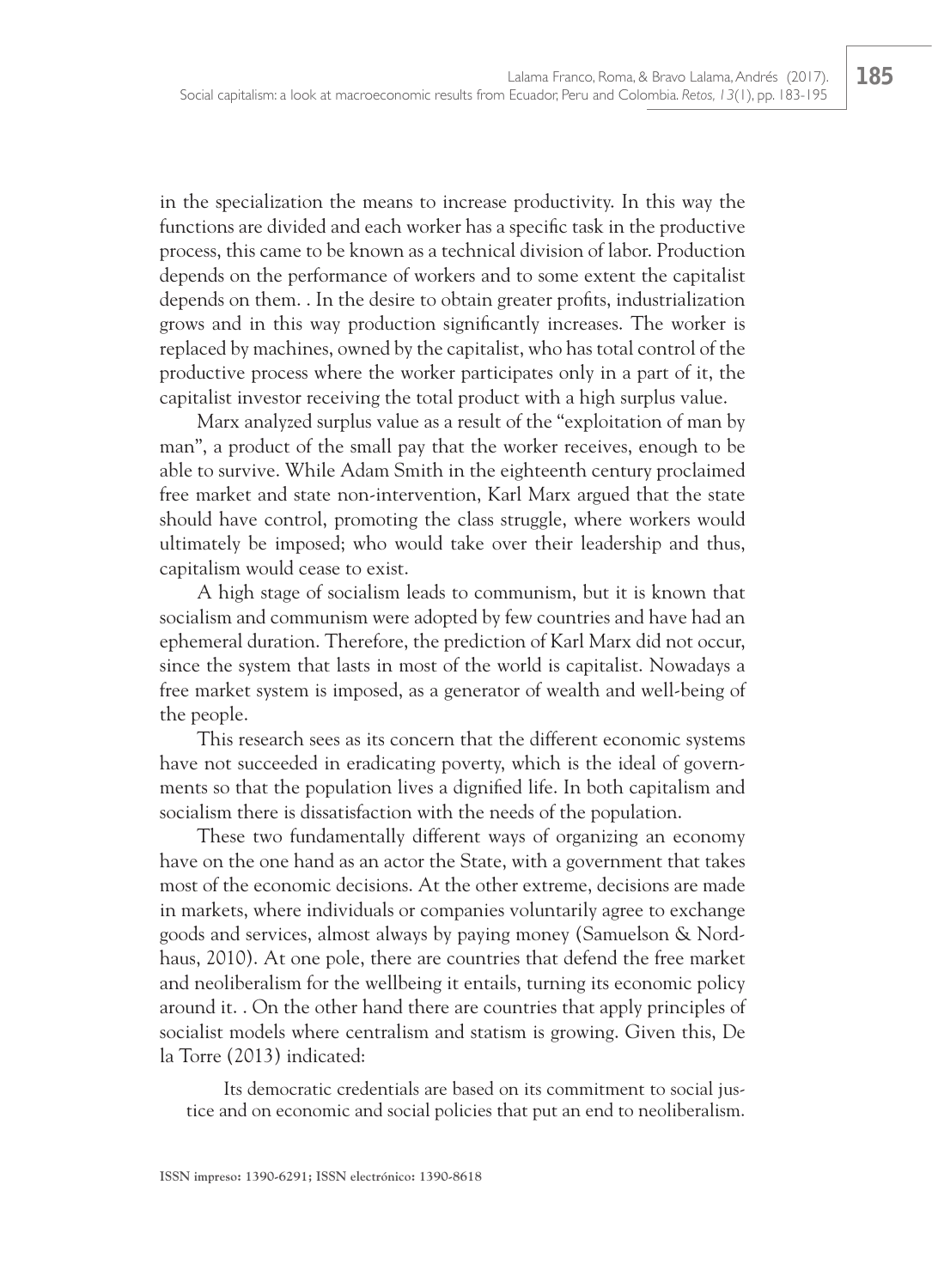The State plays a central role in the control of natural resources, in the distribution of income, and in the protection of the poorest and most vulnerable (p.125).

In the free market economy there is private ownership over the means of production and diversity of labor, which depends on a market for the exchange of goods and services. In this regard, Marta Harnecker (1972) criticizes capitalism as a system of exploitation that tends to fail. Nevertheless until today the system persists and it is strengthened, unlike the socialism that has minimum world-wide prominence.

Capitalism alone leads to exploitation, to increase inequalities and imbalance, to increase poverty. Bedini (2013) stated that "poverty is to be hungry, it is the absence of a roof under which to take shelter, is to be sick and not be able to be attended by a doctor, is not able to go to school, is not having work, to have fear of the future and to live the day to day ".

For his part, German sociologist and political analyst Heinz Dieterich (2004), would write:

None of the three scourges of mankind -misery, war, and dominationis casual or random. All are inevitable results of the institutionality that sustains the civilization of capital: the national market economy, the class state and formal plutocratic democracy. This institutionality is not conducive to the human being acting ethically, critically and aesthetically, but systematically fosters the anti-values of selfishness, power and exploitation. It is the double structural deficiency of bourgeois society-being anti-ethical and, dysfunctional for the needs of the majority-that renders it obsolete and condemned to be replaced by socialism of the twenty-first century and its new institutionality: participatory democracy, democratically planned economy of equivalence, the non-class state and, consequently, the rational-ethical-aesthetic citizen (p.3).

Dieterich's contributions were the basis for new proposals in some South American countries, including Ecuador, Bolivia and Venezuela, to implement policies of greater state control over the means of production and distribution of income, breaking with neoliberalism and dependence on the international organisms accused of impoverishing the nations, product of the imbalances of the capitalist system.

Capitalism continues to create gaps between rich and poor; who has greater opportunities, is enriched; while the poorest are still in poverty. In Latin America inequities are quite visible. Socialism, then, could be said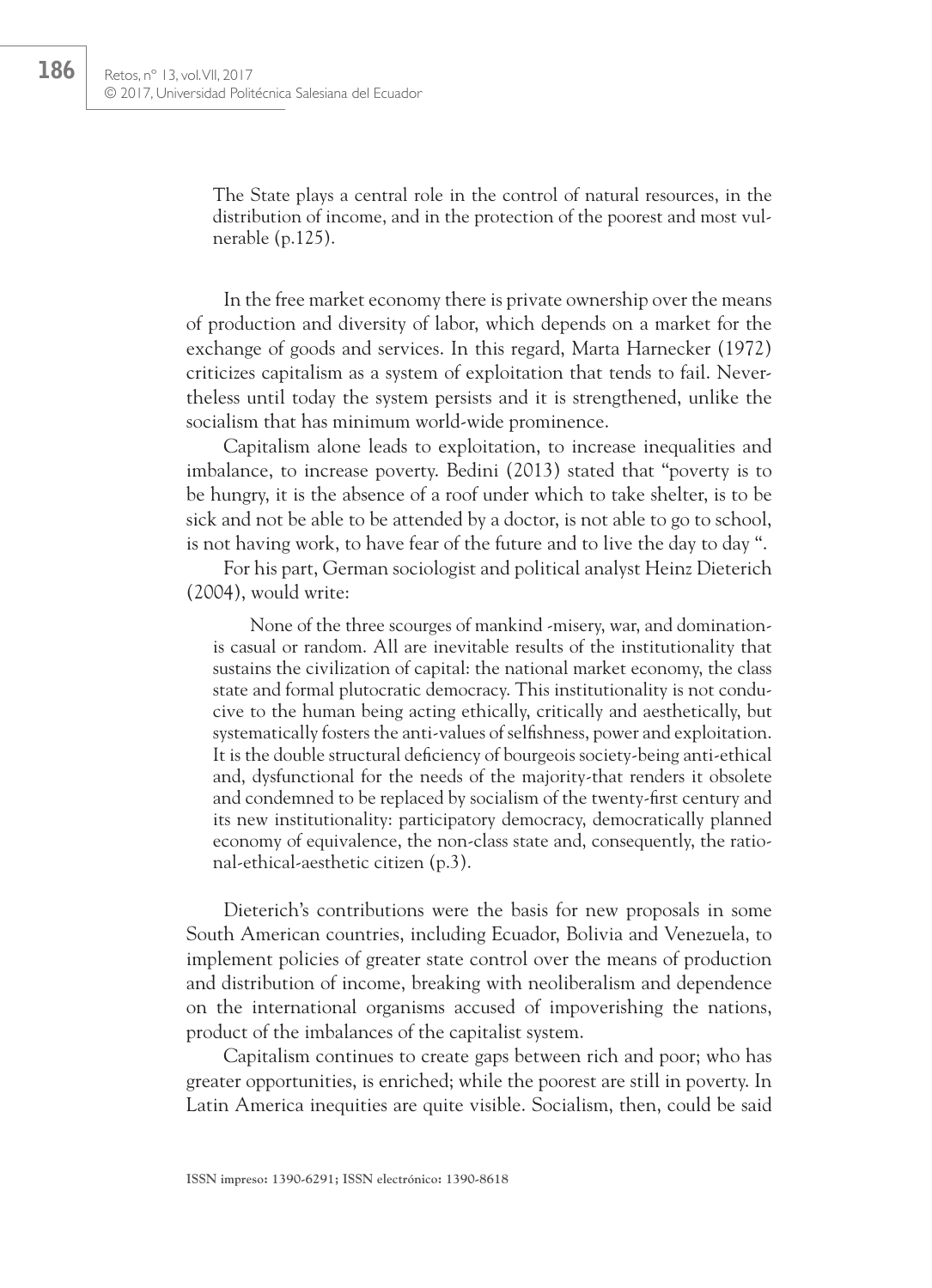to be the system that gives equal opportunities to all; however the experience with countries of this trend, says that it is not the case. Centralism is not enough to provide a better quality of life for the inhabitants of the country. The control of the state limits the free market and with it the innate potential in humans of self-improvement and the opportunity that they can have to engage in entrepreneurship.

In this regard, Mohamed Yunus (cited in Hawkins, 2015) said that:

The true essence of an entrepreneur is not to earn money but to solve problems. Problems and the search for solutions drive the human spirit. As entrepreneurs, we see problems, think of solutions, act, learn, make mistakes and try again.

It is an opportunity to generate an economic activity that represents a source of subsistence and that requires the governmental support to be able to maintain itself. Along the same lines, Kantis (2004) stated that: "In Latin American countries a real transformation is taking place in business development policies, which includes the promotion of new entrepreneurship and the promotion of a new mentality that values entrepreneurial activity "(P.4). Entrepreneurship favors the work, the obtaining of an income, it dynamizes the economy, that is why it becomes vital within a country.

With this background one could ask: Has capitalism, with the predominant role of the State in economic decisions, been able to improve the living conditions of the population?

Knowing that public policies are oriented to guarantee the wellbeing of society, the importance of this research lies in seeing the macroeconomic result in countries of the region, with similarities in customs, products, exports, but with different levels of intervention by Part of the State. On the one hand Ecuador, more centralized, identified with the "Socialism of the XXI Century"; and on the other Peru and Colombia, with greater openness and liberalism. Referring to Ecuador, in a study on family businesses, it is said that being an economic model oriented by Socialism of the XXI Century, this model differs from other countries in the region, because it creates different conditions and behaviors in the agents (Santamaría & Moreno , 2016).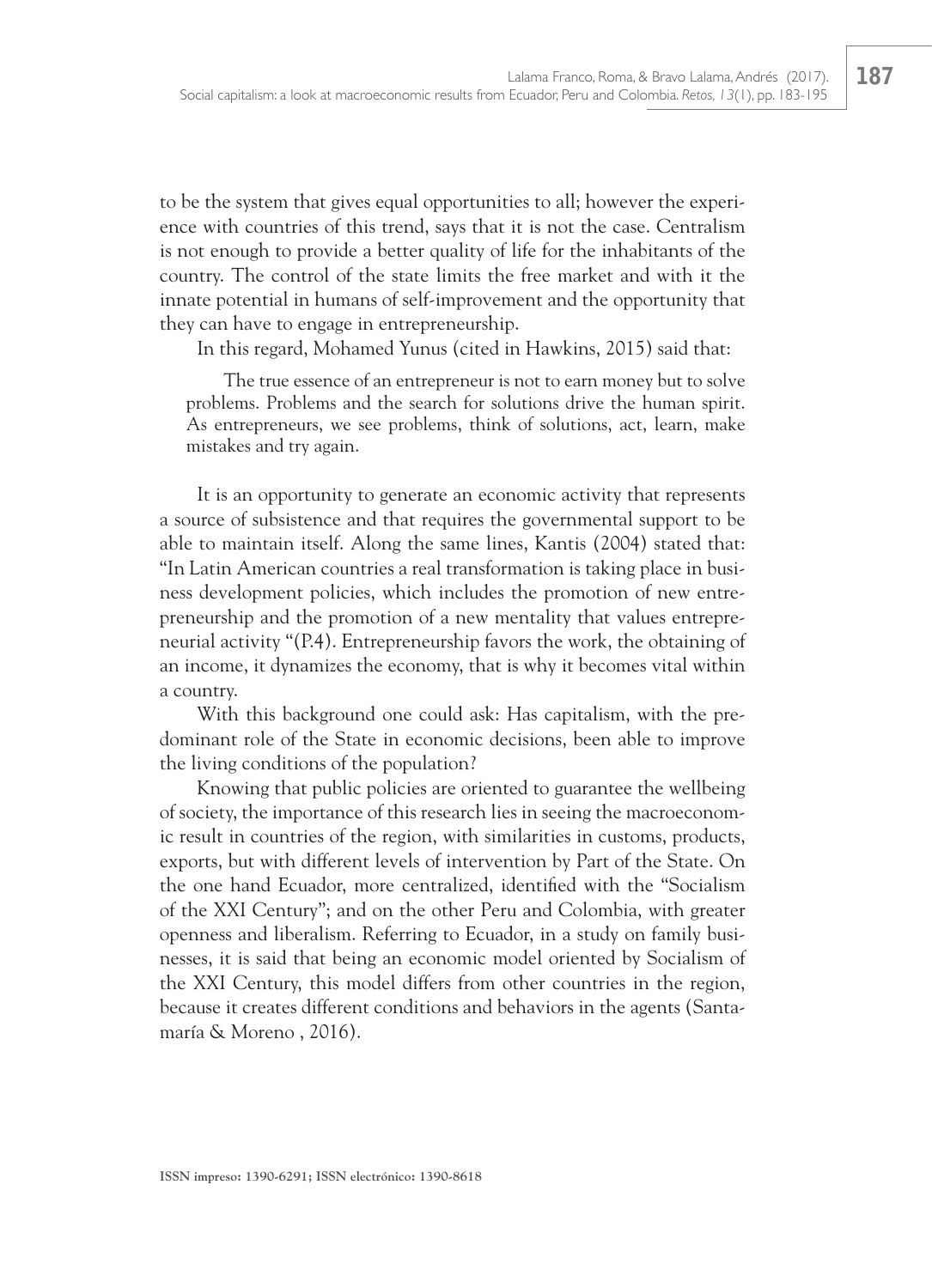## Materials and methods

This research is documentary, since the macroeconomic results, provided by state agencies of each country, served as a source of analysis. They show a socioeconomic reality resulting from applying a Public Administration with a greater or lesser degree of interventionism. There is no manipulation of variables, because it is non-experimental (Sampieri, 2014). We have worked with four representative indicators: economic growth, poverty, Gini coefficient, Foreign Direct Investment; important variables which facilitate the understanding of the issue. On the one hand growth shows the percentage of production of goods and services in a country, which varied from year to year. It is not a complete indicator, because the wealth could be misallocated, increasing the group of poor people, being these people with limited income to satisfy their basic needs. A country may have high inequity, so it was necessary to revise the Gini Coefficient.

Primary and secondary sources such as texts, journals and interviews were used to gain insight into the indicators for the years 2012, 2013, 2014 and 2015. In the case of the Gini Coefficient, due to lack of data from 2015, 2011 was placed in place. This information was gathered from the studies of the Economic Commission for Latin America (ECLAC). As a complement, the pronouncement of economic experts was obtained during lecture cycles in 2016 at the University of Guayaquil and the *Colegio de Economistas del Guayas*: Alberto Dahik, Mauricio Pozo and Walter Spurrier, which allowed for greater support to the investigation.

The empirical method of observation plays an important role because it perceives the slowness of the economy, the lack of liquidity and the closure of business.

## Analysis and results

The review of the literature says that in Latin America there are two trends in the way of conducting the economy and that go hand in hand with politics: free market, applied in most countries and one of planning as in the case of Cuba. However, this free market has a variant: until recently, countries such as Argentina, Ecuador, Bolivia and Venezuela, recently identified as "Socialism of the XXI century", widened the size of the State, gave a turn to its economic policy, taking distance from capitalism, imperialism and neoliberal policies.

Basically they differ from the classic free market, because it gives a greater intervention of the State as regulator and employer, increasing its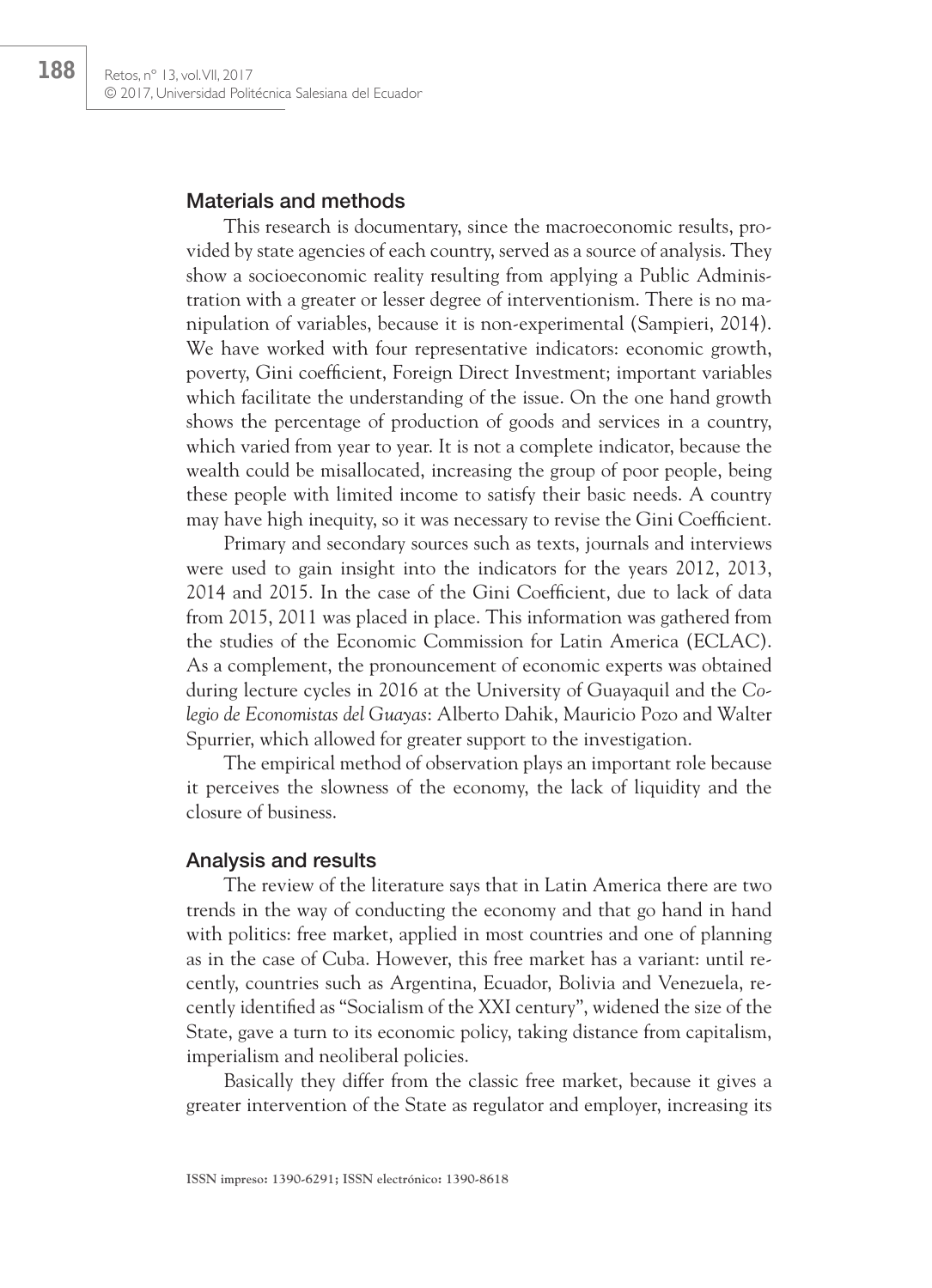size. In the case of Ecuador, the rules became increasingly restrictive, provoking the reaction of the different Chambers of Production, who alleged that the State was competing with them in some areas, strangling the private sector with the tax burden, labor rigidity, Lack of free trade agreements and other factors that punished entrepreneurship. In fact it was palpable the reduction of private initiative as a generator of employment, falling from 92.4% in 2007 to 90.3% in December 2015 at the national level. Meanwhile, the opposite occurred in the public sector, which increased its share from 7.6% to 9.7% in the same period (INEC, 2016). The situation worsened at the end of 2014, when the country began a phase of economic slowdown, mainly due to the prices of oil in the international market, gradually reducing its price that ranged from \$ 100 dollars per barrel to less than \$ 30, putting at risk the financial stability of Ecuador.

Among the free market oriented countries are Peru and Colombia, which experienced greater economic growth and poverty alleviation and, despite also suffering the consequences of external shocks, have faced them better. They have rapprochement to capitalist, liberal economies, where the signing of trade agreements is part of the flow of goods, services and capital. At the other extreme, countries calling themselves "Socialist of the XXI Century" based their prosperity of several years on high commodity prices, which led them to disproportionately rise public spending. In an analysis of the new economy of the country, prepared by the highest body of the tax administration (Internal Revenue Service (Ecuador), 2015), it is stated:

There is no closer combination between economy and dignity than the constitutional proposal of the National Plan for Good Living. Always social theory, democratic institutional models and consensus have sought to put things in place and define the role of the state, the economy, the role of the citizen and democracy. In this sense, all sorts of combinations have been tried throughout history: the state at the service of freedom and liberalism, the state at the service of individual freedoms and the market, the state and market at the service of the individual and, Partially, of the social; And, now, the State, market and international system at the service of Good Living.

In the opinion of the experts - all economists of recognized trajectory and identified above - Ecuador has lost competitiveness in comparison to countries like Peru and Colombia, since they develop a different economic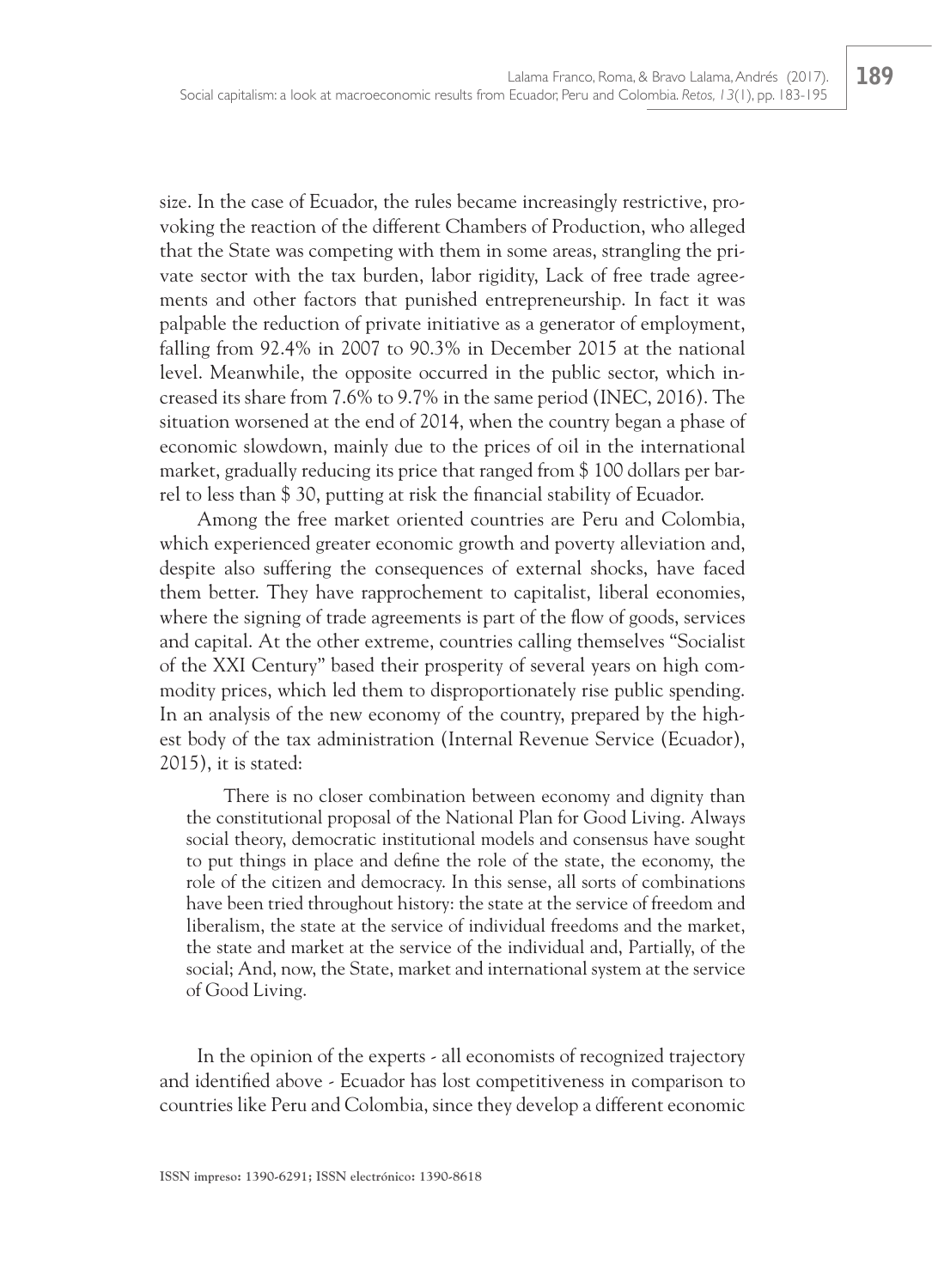policy, with less intervention of the State. The signing of free trade agreements, market opening, clear tax rules and incentives to free enterprise are reflected in indicators such as country risk, which provides indebtedness in better conditions and substantial foreign investment. In this context, emphasis was placed on the high indebtedness of Ecuador, since not everything has been accounted for, and it is imperative to make the figures transparent. There is much liquidity and fiscal hole of not recorded floating debt. In Ecuador in the first half of 2016, 2,600 companies had already closed. The macroeconomic figures presented below allow the comparison of Colombia, Ecuador and Peru.

| Years | Colombia | Ecuador | Perú |
|-------|----------|---------|------|
| 2012  | 4.0      | 5.2     | 6.3  |
| 2013  | 4.3      | 4.6     | 5.02 |
| 2014  | 4.6      | 3.8     | 2.35 |
| 2015  | 3.1      | 0.3     | 3.26 |

**Chart 1. Rate of GDP Growth 2012-2015 in percentages**

Source: Own elaboration based on data from the World Bank

The Growth Rate shows with clear clarity the deterioration of production in Ecuador, which falls between 2012 and 2015 by 4.9%. In the case of Peru and Colombia is similar: there is a decrease in the economy, however, they are around 3% above Ecuador.

|  |  |  | <b>Chart 2. Poverty rate in percentages</b> |
|--|--|--|---------------------------------------------|
|--|--|--|---------------------------------------------|

| Years | Colombia | Ecuador | Perú |
|-------|----------|---------|------|
| 2012  | 34.2     | 35.40   | 27.8 |
| 2013  | 30.7     | 33.60   | 23.9 |
| 2014  | 28.5     | 22.49   | 25.3 |
| 2015  | 27.8     | 29.28   | 21.5 |

Source: Own elaboration based on data from ECLAC

In general terms it can be said that in all three countries the percentage of poverty is high, slightly more than a third of the population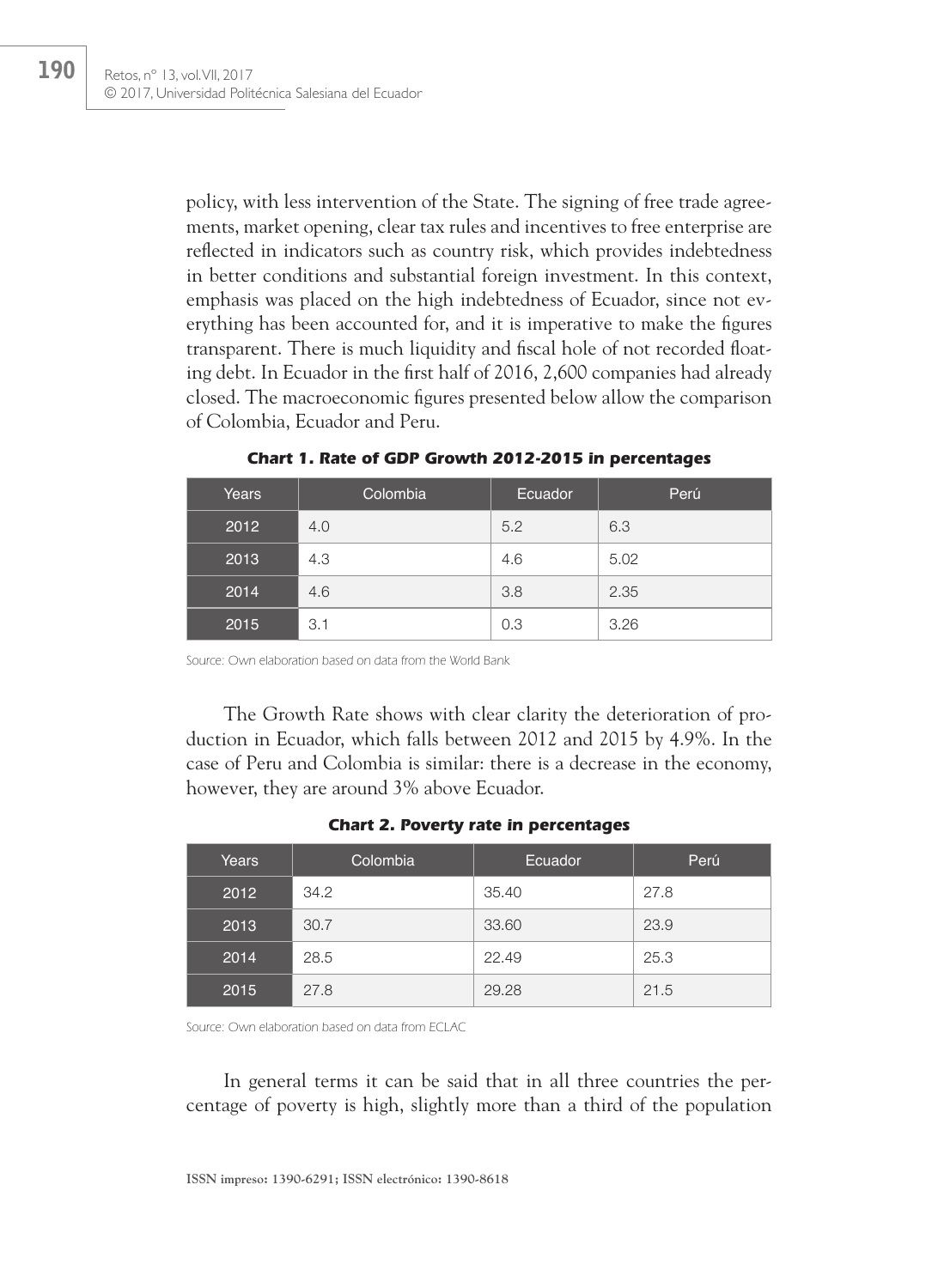in Colombia and Ecuador in 2012 and just over a quarter in Peru. The 2015 closes with figures of 27.8%, 29.28% and 21.5% in the same order. Linked to this indicator is the Gini coefficient, whose value goes from 0 to 1, where it is desirable that the result approaches zero, as synonymous with equity.

| Years | Colombia | Ecuador | Perú |
|-------|----------|---------|------|
| 2011  | 0.54     | 0.47    | 0.45 |
| 2012  | 0.53     | 0.48    | 0.44 |
| 2013  | 0.53     | 0.48    | 0.44 |
| 2014  | 0.53     | 0.47    | 0.43 |

**Chart 3. Gini coefficient**

Source: Own elaboration based on data from ECLAC

Peru is the country with a better distribution of income, greater equity and more distributive justice. On the contrary, it can be said from these figures that Colombia is less equitable.

**Chart 4. Direct Foreign Investment in millions of dollars**

| Years | Colombia | Ecuador | Perú  |
|-------|----------|---------|-------|
| 2012  | 15529    | 585     | 12240 |
| 2013  | 16772    | 703     | 10172 |
| 2014  | 16325    | 773     | 7885  |
| 2015  | 12108    | 1060    | 6861  |

Source: Own elaboration based on data from ECLAC

Chart 4 shows a strong result: money arrives in Colombia and Peru in more quantity than Ecuador, which according to the experts is linked to the lack of confidence of the investors.

# Discussion and conclusions

One of the indicators of most common use is the one that measures the economic growth of the countries. Chart 1 shows that of the three countries Peru is the one with the highest growth in the period and al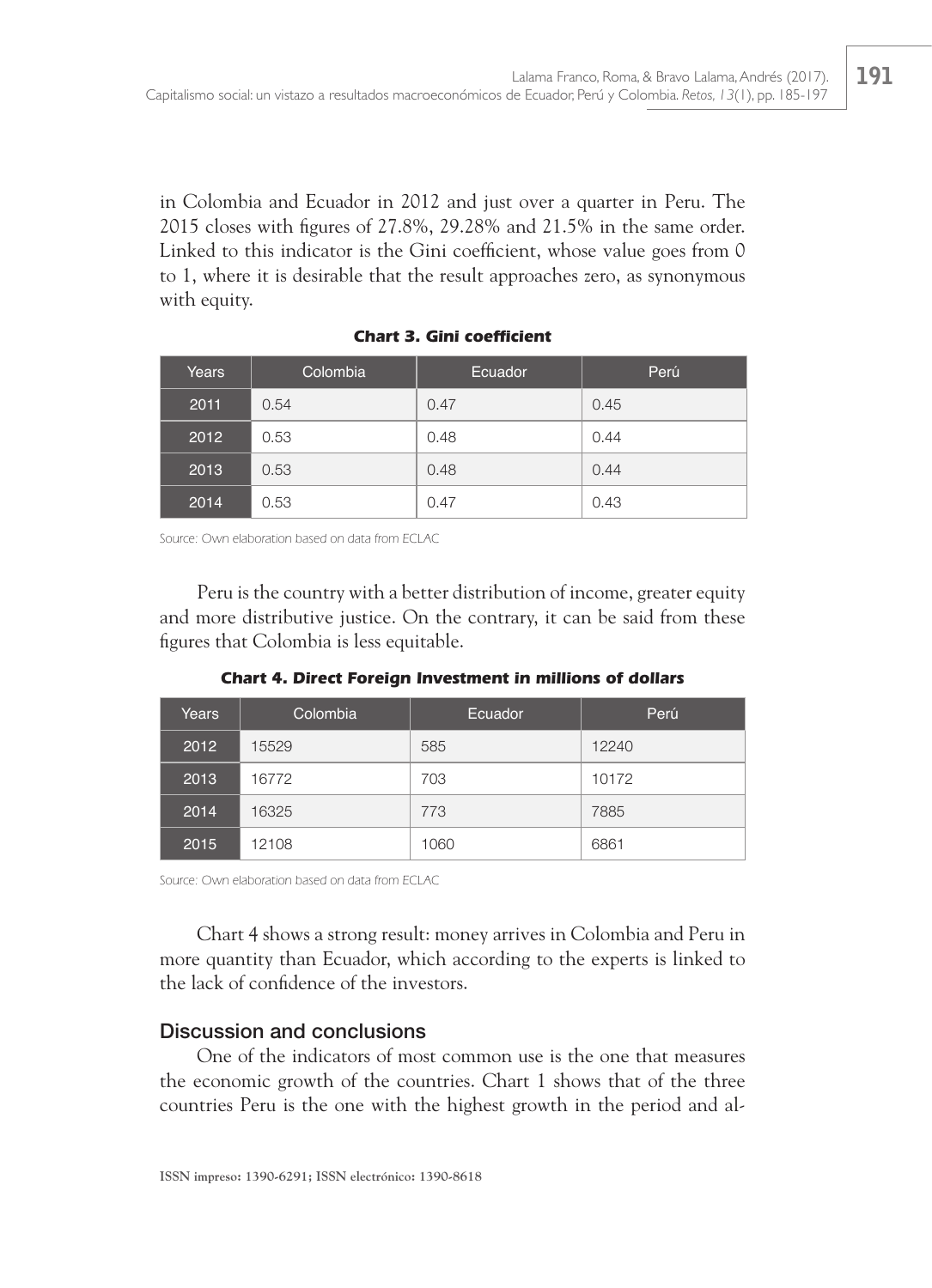though it has fallen from 6.3% in 2012 to 3.26% in 2015, it is above the 2.5% accepChart for a nation. It is followed by Colombia, which declines from 4% to 3.1% in the same study period and in the end Ecuador, which from 5.2% in 2012 reaches 0.3% in 2015.

A country that does not grow lacks the resources to serve its population, reduces the sources of employment and does not fully cover their needs. From Chart 2, it can be deduced that the country that has managed to significantly reduce poverty is Peru, reaching 21.5% in 2015, after having 27.8% in 2012. It is followed by Ecuador, which falls from 35.4% in 2012 to 29.28% in 2015 and finally Colombia, which has a poverty reduction of 34.2% to 27.8%. Although the latter has the highest percentage in 2015, it is the one that has reduced most points in the period 2012-2015: 6.4%, followed by Peru 6.3% and Ecuador 6.1%. Public finances and, in general, the Public Administration should seek to eradicate poverty. The best years with unprecedented oil prices were recorded between the period 2011 to 2013; even so, it was not enough for Ecuador to reduce it substantially. More than a third of the population was in this group in the years 2012 and 2013.

Latin America is one of the most unequal regions on the planet; wealth is concentrated in few hands, this being one of the causes that contribute to generate poverty. To measure how badly distributed the income is, the Gini index is used. It is observed that Peru, a country with a system of traditional capitalism is the one that has the best results, since its percentage is lower, having fallen from 0.45 in 2011 to 0.43 in 2014. Ecuador after a rise in 2012, managed to return to 0.47 in 2014. The case of Colombia also shows a decrease of 0.54 to 053; however, this indicator reflects that it is more inequitable than the other two analyzed countries.

Social capitalism looks at the humanization of the system, that the entrepreneur is not predator towards nature, that private activity is developed with respect to the community in general. In this sense, the Constitution of the Republic of Ecuador has made a great advance. In its article 283 mentions that the economic system is social and solidary, recognizing the human being as an end, with a balanced system between State and market; which corresponds to the widening of the state and the decline of private activity. On the other hand, Article 284 of the same legal body mentions "to encourage national production, productivity, systemic competitiveness ..." (Constitution of the Republic of Ecuador, 2008) Which are exactly the topics where Ecuador has lost ground, since it fell to 91st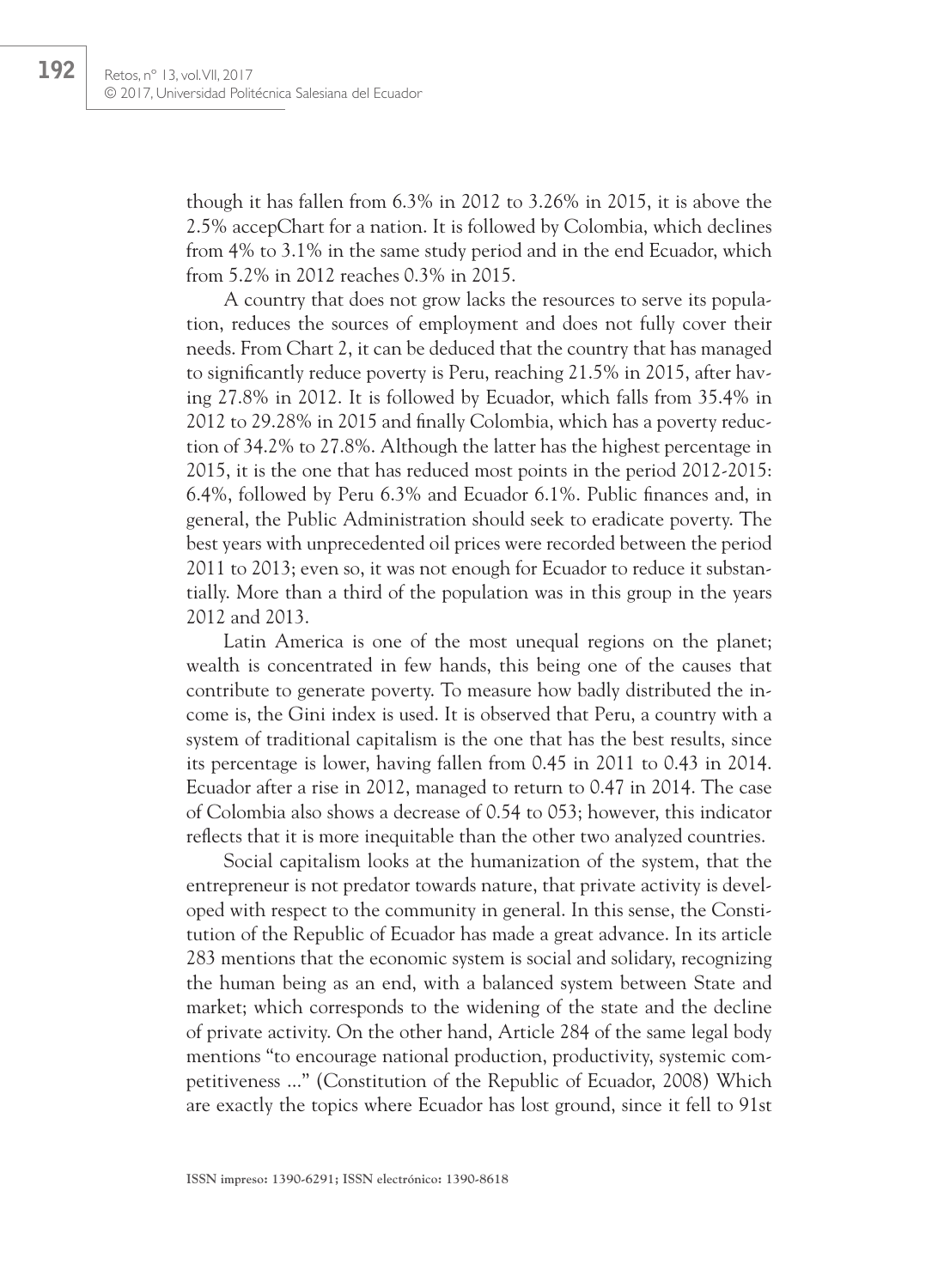place of 138 countries, according to the Global Competitiveness Report 2016-2017 (World Economic Forum, 2016).

Among the causes they mention are corruption, low labor flexibility, new taxes, legal insecurity, lack of trade agreements, high production costs. This loss of competitiveness translates into lower revenues, lower tax revenues and fewer jobs. It was found that the Tulcán trade was threatened with its closure, given the departure of Ecuadorians who preferred to buy in Colombia. There is no interest of foreign investors in bringing their capital to the country, as shown in Chart 4. Both nationals and foreigners call for clear rules, control of public spending, control of corruption, shield the dollarization system, improve the country's competitiveness with free trade agreements and more transparency in national accounts, at a time when the form of Calculation of debt versus GDP was changed.

It is important to see that Colombia and Peru, countries that aim for the free market, with greater trade liberalization and foreign capital, have higher economic growth rates than Ecuador, which has advanced legislation regarding Human Rights and nature.

A country that grows provides wellbeing for its population, which can be affected by the loss of the purchasing power of the currency when prices of goods and services increases, a phenomenon known as inflation, where the poor are the most disadvantaged. As Ecuador's economy is dollarized, rates are one-digit, different situation from when it had its own currency, where it was more than 50% in some periods. Countries with their own currency are Colombia and Peru, which despite being prone to monetary inflation due to excess liquidity in the market or inorganic money emission, have had a discipline that leads them to rates in 2015 of 6.77% and 4.4% respectively. Ecuador closed 2015 with 3.38%, compared to 3.67% in 2014 (INEC, 2016). Inflation is linked to economic growth, as a country in recession tends to have low inflation rates because the demand for goods and services decreases.

A review has been made of the evolution of economic systems, until reaching capitalism and its variant, which the authors consider as "social capitalism", where the human being should be prioritized over capital. Countries such as Ecuador are aligned with the vision of XXI Century Socialism, with an increasing state intervention, redistributive policies and distance from neoliberalism, making a difference with the traditional free market that operates in Peru and Colombia.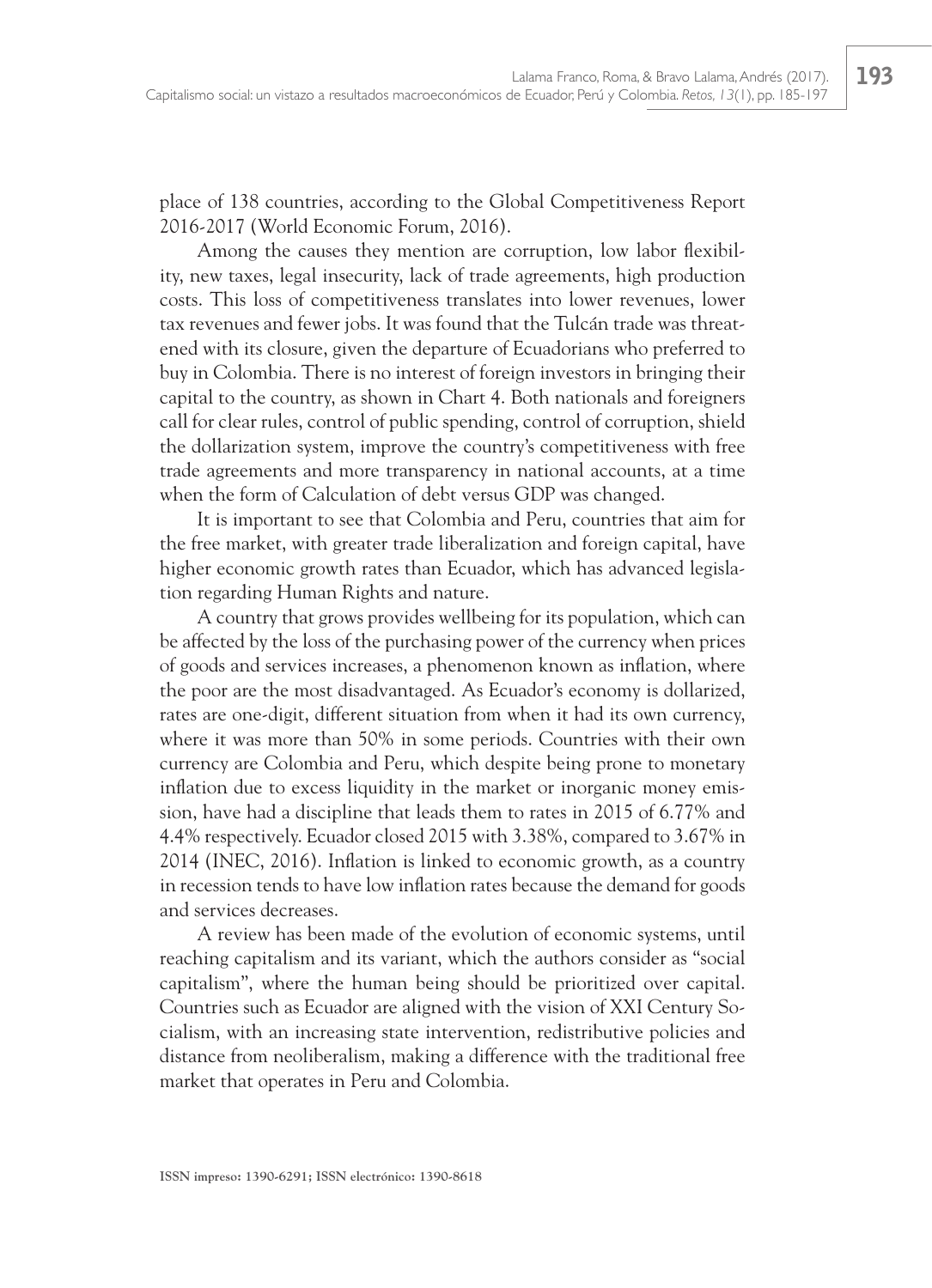The results show that countries with high state intervention in economic decisions have not been able to overcome the problem of poverty; On the contrary the lack of foresight and overconfidence, inflated public spending, which in the face of declining prices in oil, are sustained with expensive debt. This intervention limits private activity and thus economic growth. In this way there will be greater interest in entering foreign capital into the country.

The problems in the countries were reviewed to meet the needs of the population; It was found that both countries with a capitalist, neoliberal orientation and those applying restrictive capitalism and a limited free market have failed to combat the inequality and poverty of their peoples. However, it is observed that with greater liberalization of the economy, the possibilities of generating production, employment, wealth, increase. Therefore, the State must participate only in what is necessary, regulating and facilitating the means to give productive activity in the most efficient manner, with clear rules for the investor, with moderate tax rates, with no greater restrictions on trade, with labor flexibility, but without this endangering the rights of workers. In this way there will be greater interest in entering foreign capital into the country.

Socialism limits private initiative, entrepreneurship, and the innate desire in humans to excel. Capitalism, for its part, prioritizes capital; therefore both systems are imperfect: the one limiting freedoms, the other creating inequalities, further widening the gap between rich and poor. Governments should consider a social market economy that does not compete with private enterprise. Countries like Ecuador and Venezuela are inclined towards statism and centralism, harming the economic development and the good life of the population. The growth of Ecuador's debt with prohibitive interest rates stands at 10.75% compromises the future of the population, since it requires sacrificing work and social spending to pay creditors; thus reviving the neoliberal past.

Laws must protect small and medium producers, giving them legal security, financing and guarantees. Stimulating savings at the public and private levels is imperative, being aware that freedom of enterprise prevails over state socialism that is inefficient and poorly managed.

The present paper recommends for future research to extend the study period and include other indicators to have a better knowledge of the solutions that can be given to achieve the wellbeing of the society,